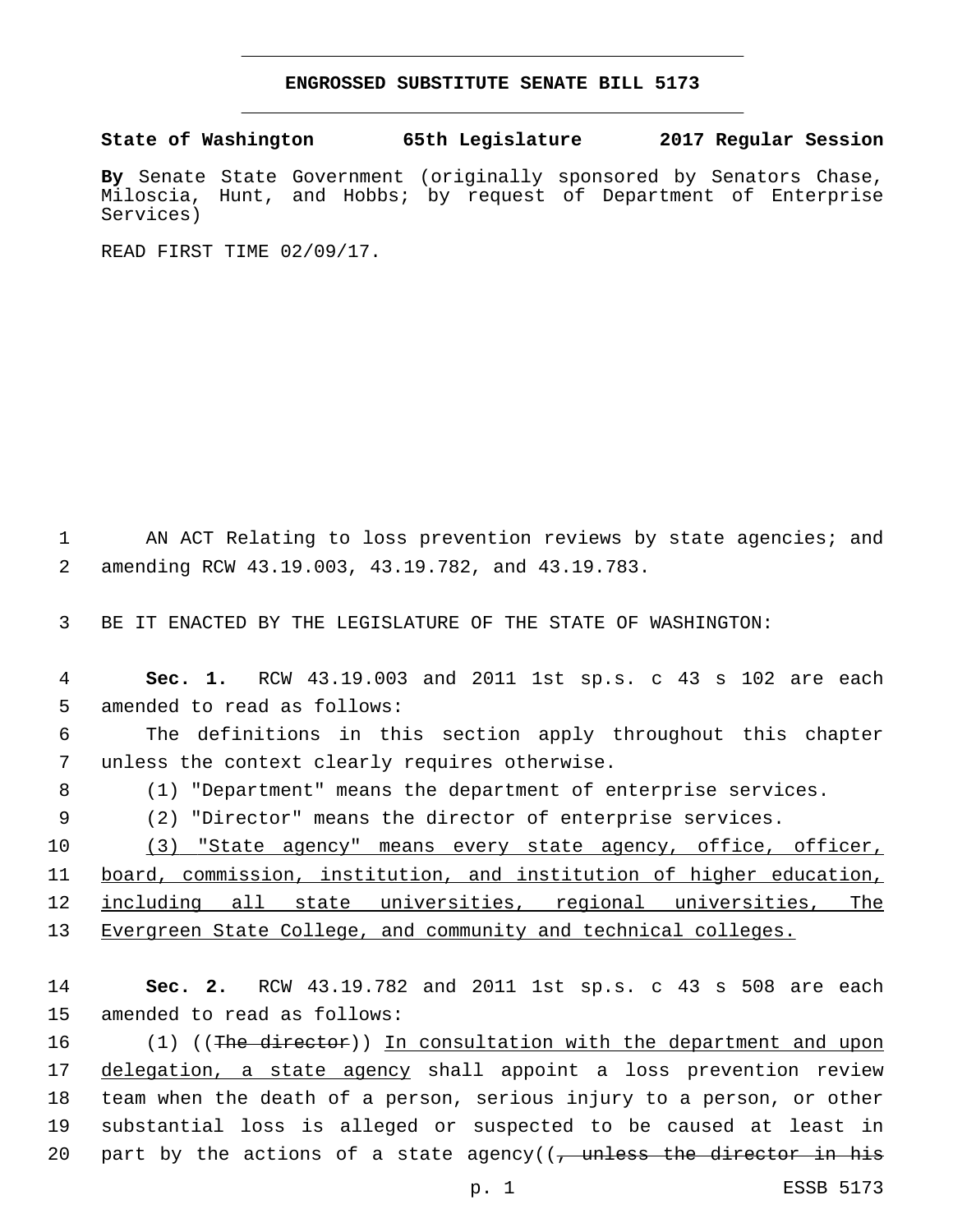or her discretion determines that the incident does not merit 2 review)) except when the death, injury, or substantial loss is 3 already being investigated by another federal or state agency or by 4 the affected state agency pursuant to the federal or state agency requirements including the provisions required under chapter 70.56 RCW. Investigations made pursuant to chapter 70.56 RCW shall continue to be subject to the investigative, reporting, and confidentiality 8 requirements under chapter 70.56 RCW, RCW 43.70.510 and 70.41.200, and the requirements of the department of health. The department may 10 also direct a state agency to conduct a loss prevention review ((team may also be appointed when any other substantial loss occurs as a 12 result of agency policies, litigation or defense practices, or other 13 management practices. When the director decides not to appoint a loss prevention review team he or she shall issue a statement of the reasons for the director's decision. The statement shall be made available on the department's web site. The director's decision pursuant to this section to appoint or not appoint a loss prevention review team shall not be admitted into evidence in a civil or 19 administrative proceeding.)) after consultation with the affected 20 agency as to the purpose, scope, necessary resources, and intended outcomes of the loss prevention review. The department may provide guidance to the state agency conducting the loss prevention review as requested by the state agency.

 (2) A loss prevention review team shall consist of at least three 25 ((but no more than five)) persons, and may include independent consultants, contractors, or state employees, but it shall not 27 include any person ((employed by the ageney)) directly involved in the loss or risk of loss giving rise to the review, nor any person with testimonial knowledge of the incident to be reviewed. At least one member of the review team shall have expertise relevant to the matter under review.31

32 (3) The loss prevention review team shall review the death, 33 serious injury, or other incident and the circumstances surrounding 34 it, evaluate its causes, and recommend steps to reduce the risk of 35 such incidents occurring in the future. The loss prevention review 36 team shall accomplish these tasks by reviewing relevant 37 documents( $(\tau)$ ) and interviewing persons with relevant knowledge( $(\tau)$ 38 and reporting its recommendations)). The loss prevention review team 39 must submit a report in writing to the director and the ((director)) 40 head of the state agency involved in the loss or risk of loss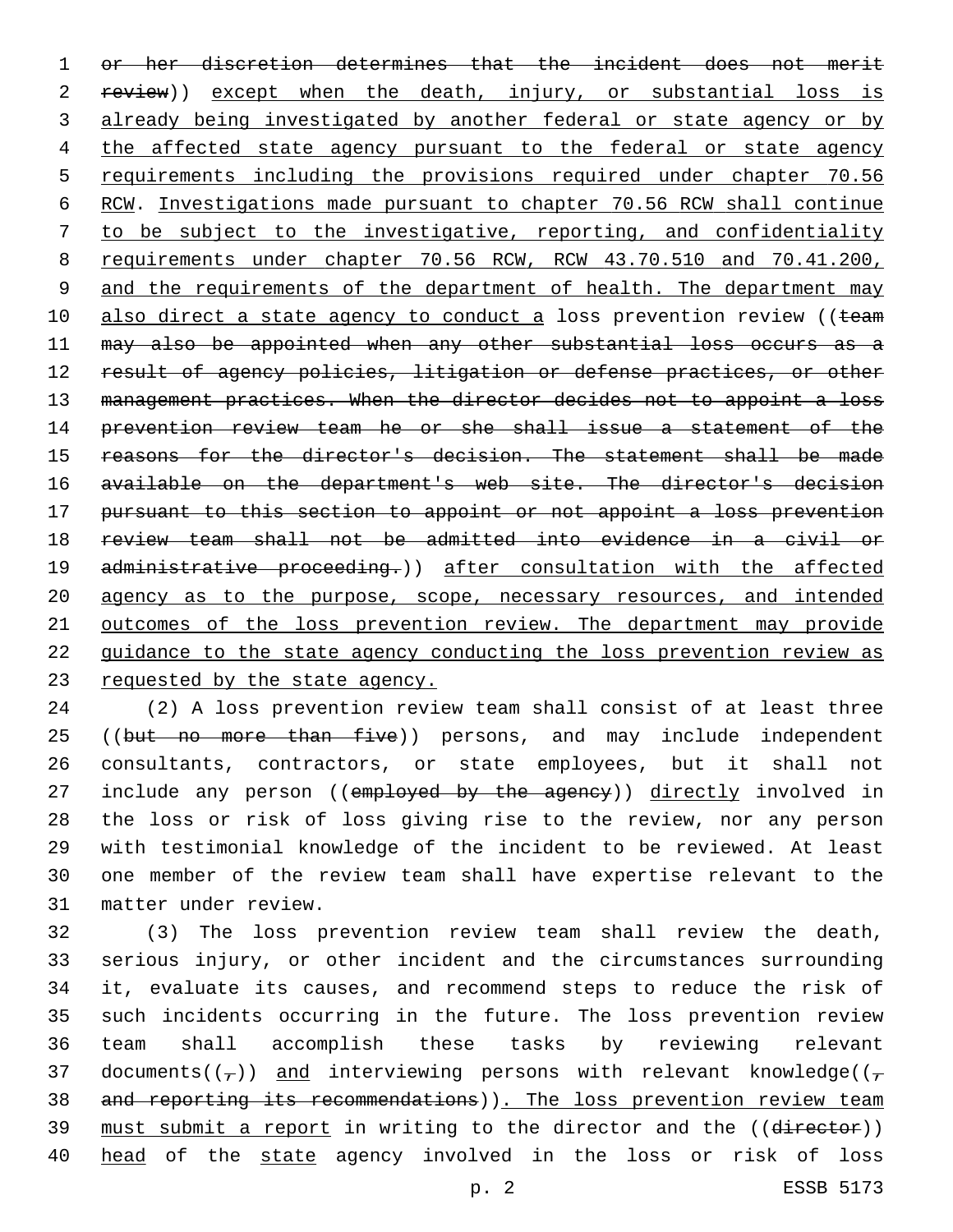((within the time requested by the director)). The report must include the teams' findings, analyze the causes and contributing factors, analyze future risk, include methods that the agency will use to address and mitigate the risks identified, which may include changes to policies or procedures, and any legislative recommendation necessary to address and carry out the risk treatment strategies identified in the subject report and include the manner in which the agency will measure the effectiveness of its changes. The final report shall not disclose the contents of any documents required by 10 law or regulation to be kept private or confidential, or that are subject to legal privilege or exemption. Reports made by medical 12 facilities under the requirements of chapter 70.56 RCW shall remain 13 subject to the confidentiality provisions, privileges, and exemptions described in chapter 70.56 RCW and RCW 43.70.510, 42.56.360, and 70.41.200, and be provided to the department of health.

16 (4) ((Pursuant to guidelines established by the director,)) The director may develop and enact rules to implement the provisions of this chapter that apply to all state agency loss prevention review 19 teams. State agencies must notify the department immediately upon becoming aware of a death, serious injury, or other substantial loss that is alleged or suspected to be caused at least in part by the 22 actions of the state agency.

 (5) All state agencies shall provide the loss prevention review team ready access to relevant documents in their possession and ready 25 access to their employees.

 (6) The director shall submit an annual report to the legislature identifying the reviews conducted in the past year, providing appropriate metrics on effectiveness and efficiency of the loss prevention review team and programs, and summarizing any determinations of trends in incidents such as reductions or increases in the frequency or magnitude of losses and innovative approaches to mitigating risks identified.

 **Sec. 3.** RCW 43.19.783 and 2011 1st sp.s. c 43 s 509 are each 34 amended to read as follows:

 $(1)$  The final report from  $((a))$  the state agency's loss prevention review team to the director shall be made public by the 37 director promptly ((upon receipt)) after review, and shall be subject to public disclosure. The final report shall be subject to discovery in a civil or administrative proceeding. However, the final report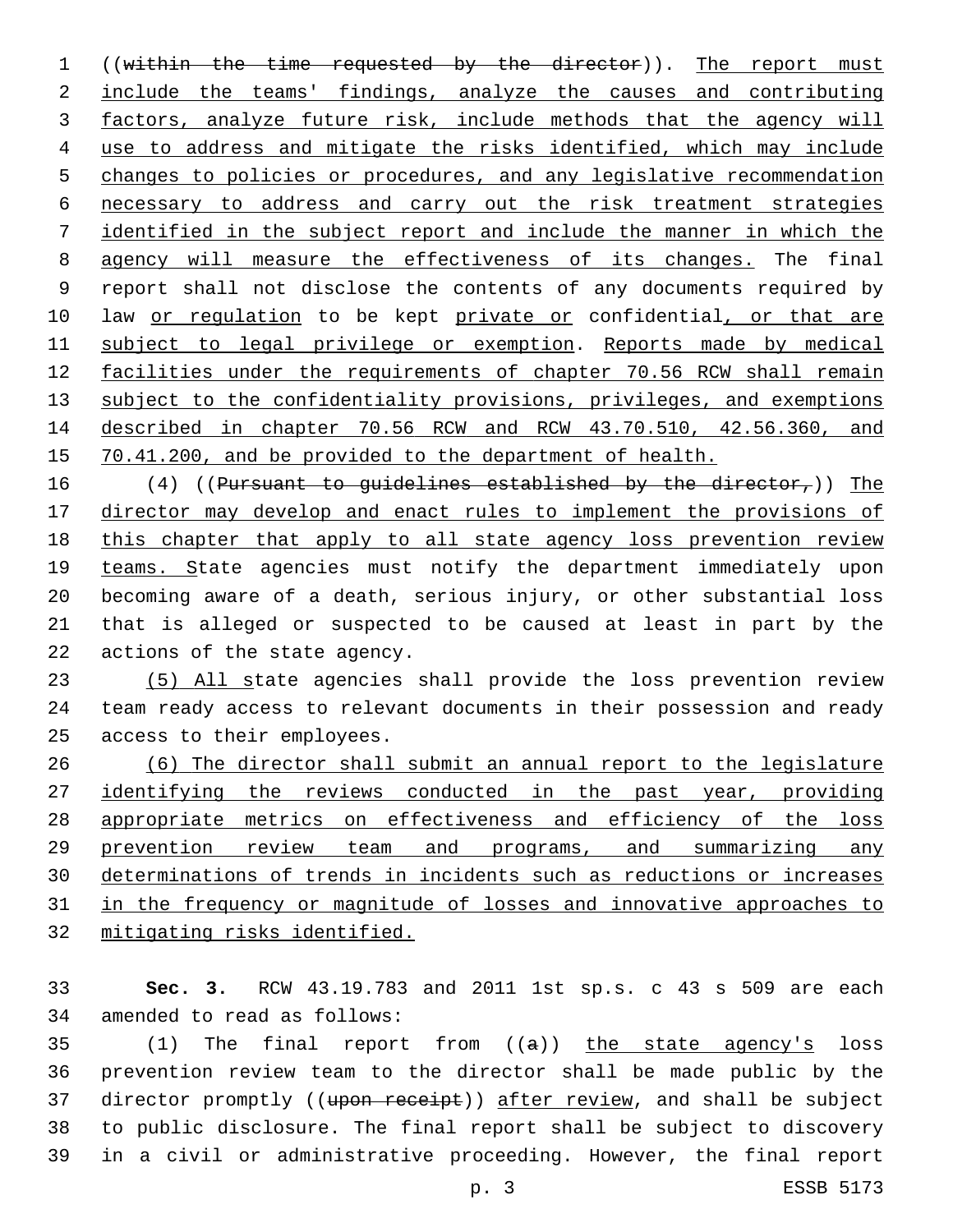shall not be admitted into evidence or otherwise used in a civil or administrative proceeding except pursuant to subsection (2) of this 3 section.

 (2) The relevant excerpt or excerpts from the final report of a loss prevention review team may be used to impeach a fact witness in a civil or administrative proceeding only if the party wishing to use the excerpt or excerpts from the report first shows the court by clear and convincing evidence that the witness, in testimony provided in deposition or at trial in the present proceeding, has contradicted his or her previous statements to the loss prevention review team on an issue of fact material to the present proceeding. In that case, the party may use only the excerpt or excerpts necessary to demonstrate the contradiction. This section shall not be interpreted as expanding the scope of material that may be used to impeach a 15 witness.

 (3) No member of a loss prevention review team may be examined in a civil or administrative proceeding as to (a) the work of the loss prevention review team, (b) the incident under review, (c) his or her statements, deliberations, thoughts, analyses, or impressions relating to the work of the loss prevention review team or the incident under review, or (d) the statements, deliberations, thoughts, analyses, or impressions of any other member of the loss prevention review team, or any person who provided information to it, relating to the work of the loss prevention review team or the 25 incident under review.

 (4) Any document that exists prior to the appointment of a loss prevention review team, or that is created independently of such a team, does not become inadmissible merely because it is reviewed or used by the loss prevention review team. A person does not become unavailable as a witness merely because the person has been interviewed by or has provided a statement to a loss prevention review team. However, if called as a witness, the person may not be examined regarding the person's interactions with the loss prevention review team, including without limitation whether the loss prevention review team interviewed the person, what questions the loss prevention review team asked, and what answers the person provided to the loss prevention review team. This section shall not be construed as restricting the person from testifying fully in any proceeding regarding his or her knowledge of the incident under review.